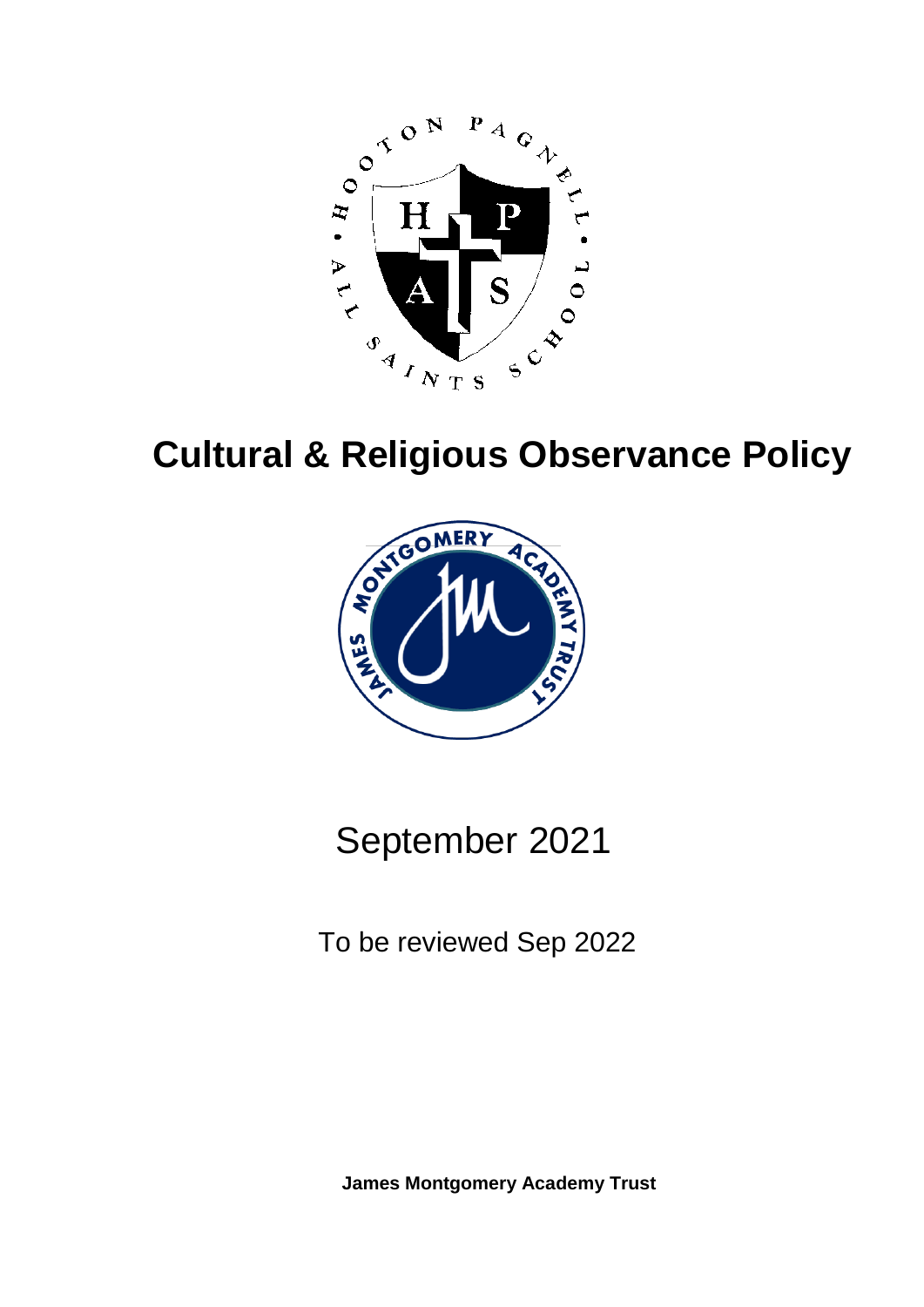## **CONTENTS**

- **[1.0 Introduction](#page-2-0)**
- **[2.0 Cultural and Religious Observance](#page-3-0)**
- **[2.1 Prayer](#page-3-1)**
- **[2.2 Changing & Washing Facilities](#page-3-2)**
- **[2.3 Working Time and Overtime](#page-3-3)**
- **[2.4 Leave for Religious Festivals](#page-3-4)**
- **[2.5 Extended Leave](#page-4-0)**
- **[3.0 Dietary Requirements](#page-4-1)**
- **[3.1 Fasting](#page-4-2)**
- **[4.0 Cultural Issues](#page-4-3)**
- **[4.1 General](#page-4-4)**
- **[5.0 Offensive Actions or Behaviour](#page-5-0)**
- **[6.0 Review](#page-5-1)**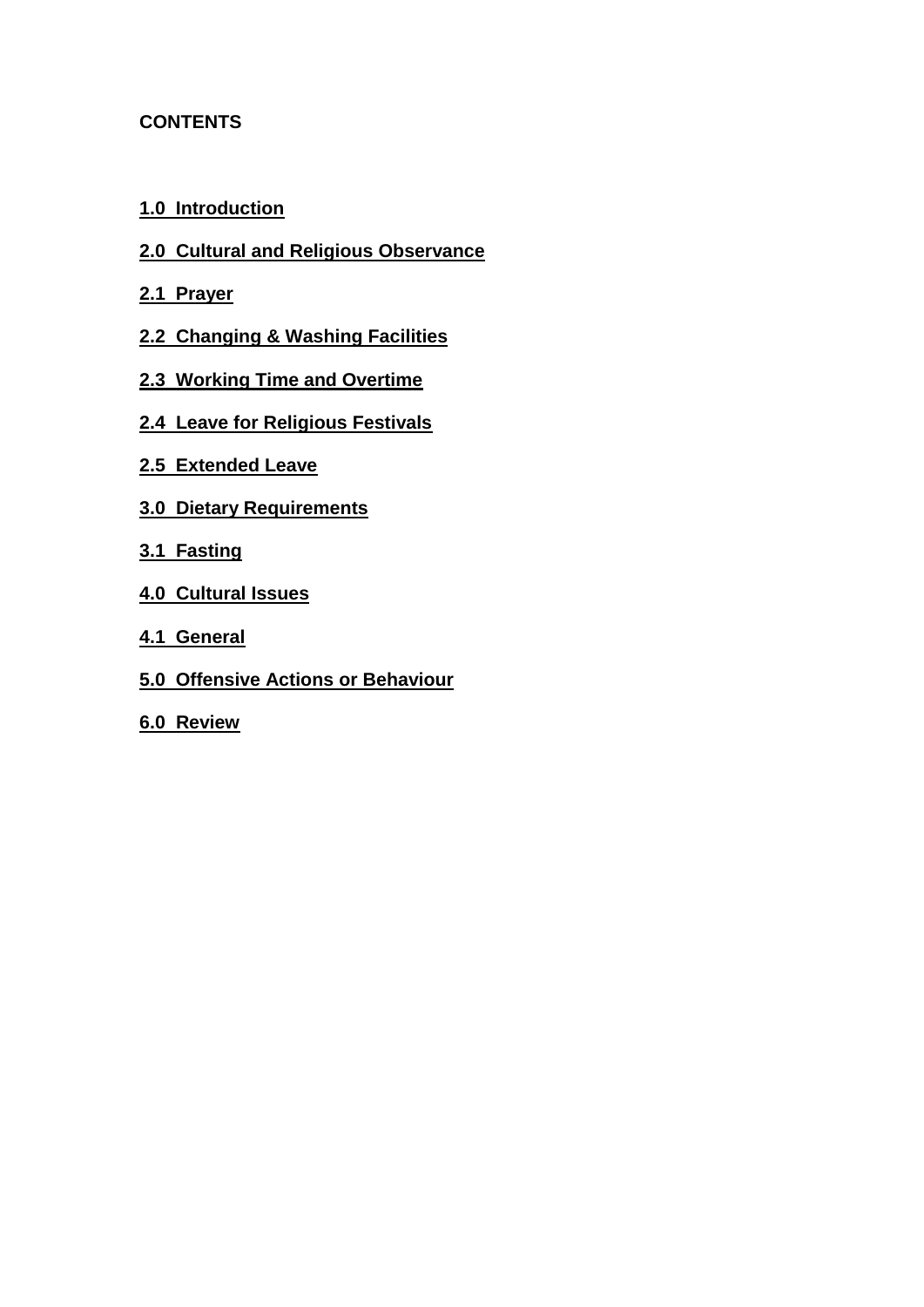## **CULTURAL AND RELIGIOUS OBSERVANCE POLICY**

### <span id="page-2-0"></span>**1.0 Introduction**

The JMAT's current Equal Opportunities in Employment Policy commits the JMAT to affording all people equal opportunity and amongst the different strands of equalities we state that people will not receive less favourable treatment on the grounds of religion or belief.

The JMAT celebrates and values the diversity brought to its workforce through individuals, and aims to create an environment where the cultural, religious and non-religious beliefs of all its employees are respected.

Recognising and celebrating diversity helps to:

- Eliminate unlawful discrimination
- Recruit and retain talented job seekers and employees from all communities
- Provide better services to the diverse communities of Rotherham through understanding, awareness and appreciation of the needs of those communities

In December 2003 legislation came into force outlawing discrimination on the grounds of religion and or belief. The Employment Equality (Religion or Belief) Regulations 2003 provide protection against discrimination within employment. This legislation therefore imposes a legal obligation to back up our stated aim of not discriminating on these grounds.

The regulations do not explicitly define religion or belief. Employment Tribunals or Courts that are called on to make a decision on what constitutes a religion or belief where the issue is disputed are likely to consider such factors as collective worship, a clear belief system and a profound belief affecting a persons way of life or view of the world.

The main religions and faiths we consider will be covered by the Regulations and in keeping with the current workforce include:

**Buddhism** 

▪ Islam

▪ Christianity

- Judaism
- Sikhism
- **•** Hinduism
- Head Teachers should consider what flexible working arrangements they can operate within their service in order to allow employees to observe their religious beliefs. It is a principle of this policy that Head Teachers need to create a culture within their schools which is sensitive and sympathetic to those employees who may take up these options to observe their religious beliefs. The following sections of this policy set out advice on some of the key considerations in promoting cultural and religious observance at work and the options available to Head Teachers to support their members of staff.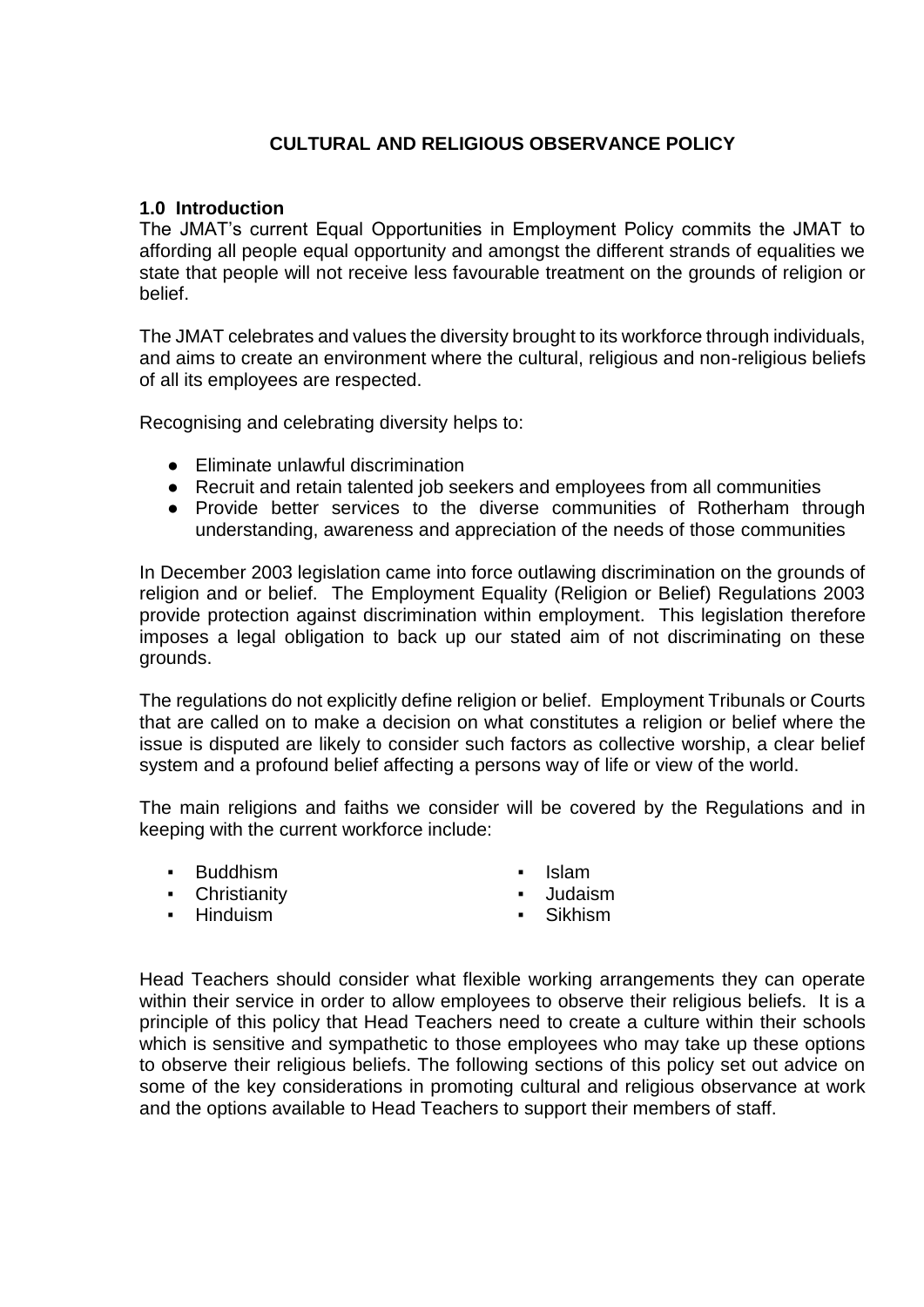As Head Teachers are required to be flexible and sympathetic to religious and cultural needs employees too are expected to make reasonable and early requests for support in meeting their needs.

## <span id="page-3-0"></span>**2.0 Cultural and Religious Observance**

## <span id="page-3-1"></span>**2.1 Prayer**

Head Teachers should make every attempt to ensure that those employees whose religion or belief requires them to pray at certain times of the day are free to do so using the JMAT's policies for flexible working, annual leave or unpaid leave. It may not be possible to grant requests for time away from work in every circumstance due to service needs, however, where it is not possible to accommodate such requests Head Teachers must have a legitimate business need and every effort must first have been made to find some means of accommodating the request.

Where employees need to take a substantial amount of time to attend prayers or where the required time is less than half a day, Head Teachers may consider requests to take a proportion of a day's annual leave or unpaid leave if term-time only. In this case, it may be useful to convert annual leave into hours to facilitate the calculation or alternatively leave can be accommodated within flexible working arrangements.

Departments must consider as part of their accommodation strategy identifying quiet/contemplation areas or rooms where prayer or contemplation during the day can take place, without adversely affecting other employees. This could include designating meeting rooms as being available for observance at certain times of the day in accordance with the needs of employees in the building/unit. Consideration to the availability of space or rooms for observance should be given when designing new accommodation layouts.

## <span id="page-3-2"></span>**2.2 Changing and washing facilities**

Some beliefs may require employees to wash or change their clothing at work before prayer. Ways to assist employees to meet the ritual requirements of their religion should be explored with staff and measures put in place, where possible.

#### <span id="page-3-3"></span>**2.3 Working time and Overtime**

<span id="page-3-4"></span>Where a job requires an employee to work hours which impact on their religious needs reasonable adjustments should be considered balanced against the service delivery requirements placed on the School. The reasons for working patterns should be clearly explained to any interviewees.

#### **2.4 Leave for Religious Festivals**

**Support Staff** - Individuals may request time off for particular religious festivals. There are no provisions in the regulations for additional time to be granted in such circumstances, therefore employee requests to book annual leave or flexi-leave at these times should be considered sympathetically.

**Teachers** – Attendance at a religious ceremony or observation of a religious festival which the teacher is under a moral obligation to attend or observe by reason of his/her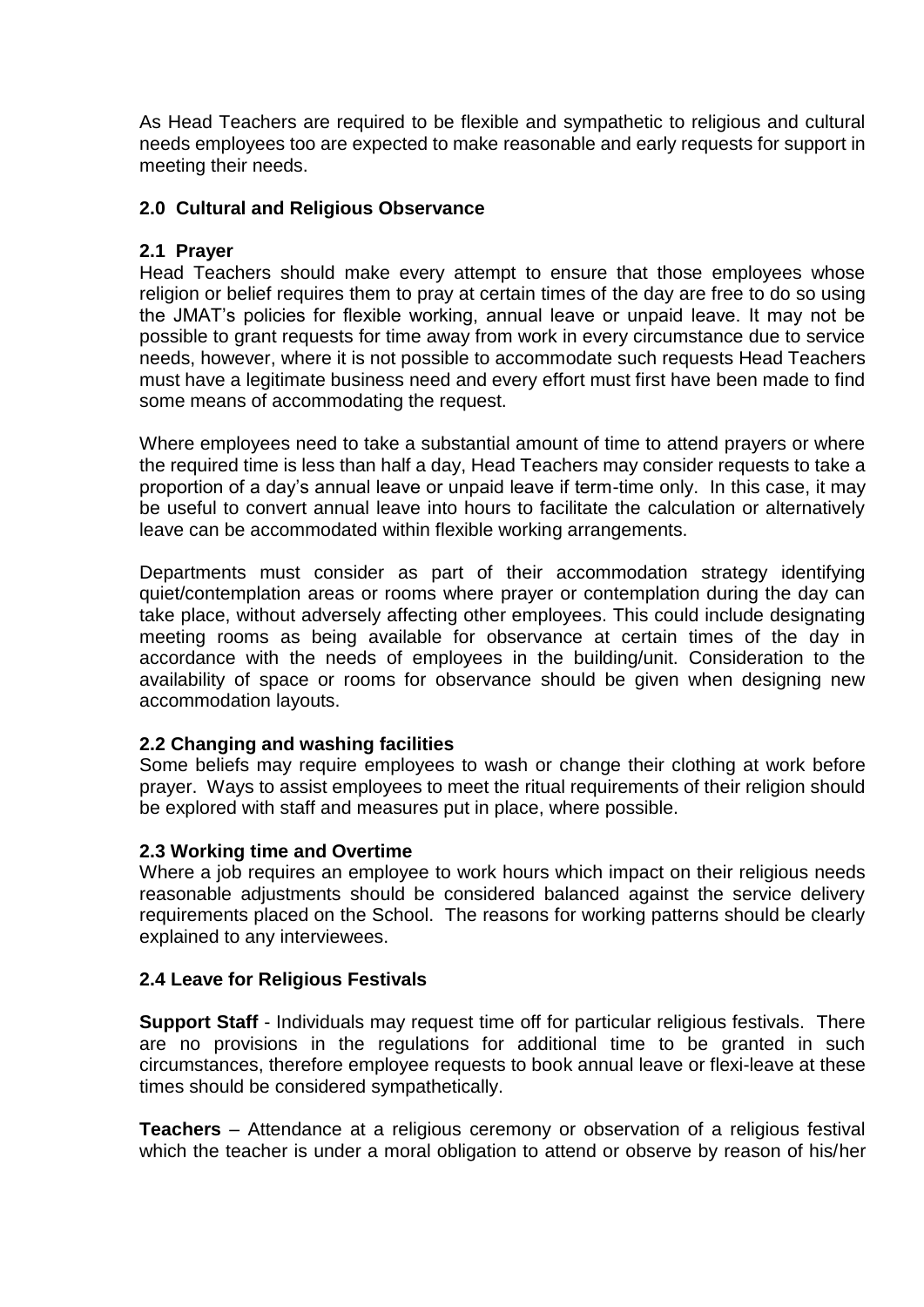membership of, or office in, a church or religious order is allowed paid time off not exceeding three days annually.

For some Muslim holy days, the precise timing can only be fixed a few days before the actual event on the confirmed sighting of the moon. The sighting of the moon is currently confirmed by mosques locally. This can mean that different communities observe the same festival on different days.

Head Teachers should initially consider those employees who express a preference to provide cover (where cover is required) over religious holiday periods because they do not coincide with observance of their own faith. This would be subject to the person having the necessary skills to carry out such work, the availability of the work location, staff safety and building security.

## <span id="page-4-0"></span>**2.5 Extended Leave**

<span id="page-4-1"></span>Any requests for extended leave to go on a pilgrimage or for leave in order to travel abroad for births, weddings or deaths should be dealt with sympathetically. If the extended leave exceeds the annual holiday entitlement, then unpaid leave may be made available to facilitate the break please refer to the special leave policy

#### **3.0 Dietary Requirements**

Some religions observe dietary restrictions (e.g. vegan, vegetarian, kosher, halal If members of staff are provided with a mid-day meal or events, consideration needs to be given to different dietary needs in advance to ensure that these requests are catered for.

It is good practice to present food in separate trays/plates according to it being vegan, vegetarian, fish, halal/kosher and other meat. Placing different types of food on one plate from which people can make their own choices may be seen as offensive.

Where employees bring food in to the workplace, they may need to store and heat this in line with dietary requirements e.g. Muslims and Jewish employees will wish to ensure that their food does not come into contact with pork and non-Halal food and vegetarians may wish to ensure their food is kept away from all meat. Staff need to be sensitive to these needs for example where possible separate shelves in fridges should be utilised. It is good practice for Head Teachers to consult employees on such issues and find mutually acceptable solutions to any problems.

#### <span id="page-4-2"></span>3.1**Fasting**

Some religions require individuals to fast at various times of the year, and Head Teachers need to be aware of the significance of this to individual employees. Head Teachers and colleagues should make every attempt to be sympathetic during this time, examples of this might include not eating in front of the fasting colleague, and being flexible (if possible) in terms of start/finish times, meal breaks etc. A key issue is that Head Teachers should feel free to talk to employees about their needs as the needs of individuals may differ.

#### <span id="page-4-4"></span><span id="page-4-3"></span>4.0**Cultural Issues**

#### **4.1 General**

Employees should be respectful of each other's cultural backgrounds and should not judge the behaviour of others in terms of a particular cultural "norm" or standard. This